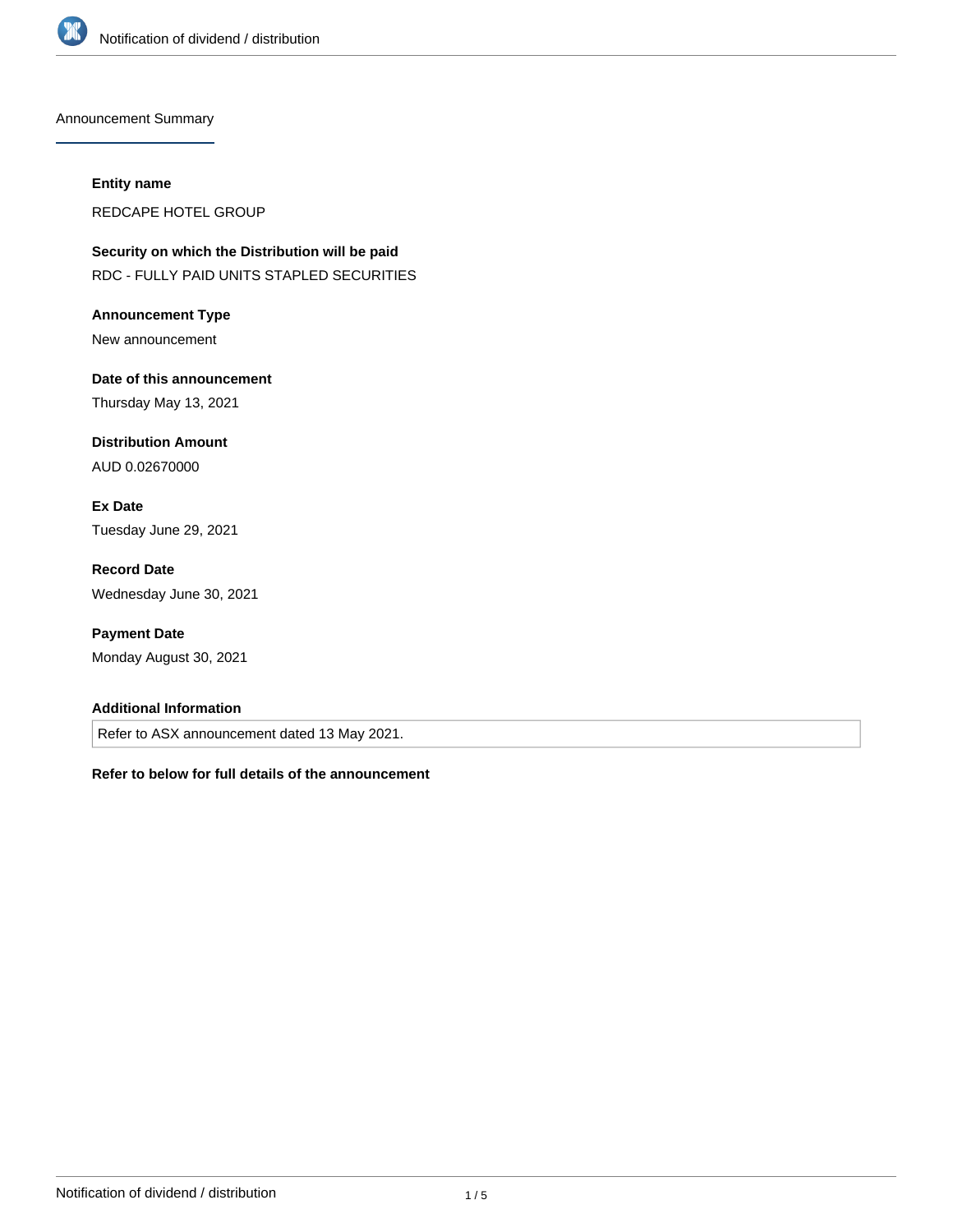

Announcement Details

Part 1 - Entity and announcement details

**1.1 Name of +Entity**

REDCAPE HOTEL GROUP

**1.2 Registered Number Type ACN** 

**Registration Number**

629354614

**1.3 ASX issuer code** RDC

#### **1.4 The announcement is** New announcement

# **1.5 Date of this announcement**

Thursday May 13, 2021

**1.6 ASX +Security Code** RDC

# **ASX +Security Description**

FULLY PAID UNITS STAPLED SECURITIES

Part 2A - All dividends/distributions basic details

**2A.1 Type of dividend/distribution ⊘** Ordinary

**2A.2 The Dividend/distribution:** relates to a period of one quarter

**2A.3 The dividend/distribution relates to the financial reporting or payment period ending ended/ending (date)** Wednesday June 30, 2021

**2A.4 +Record Date** Wednesday June 30, 2021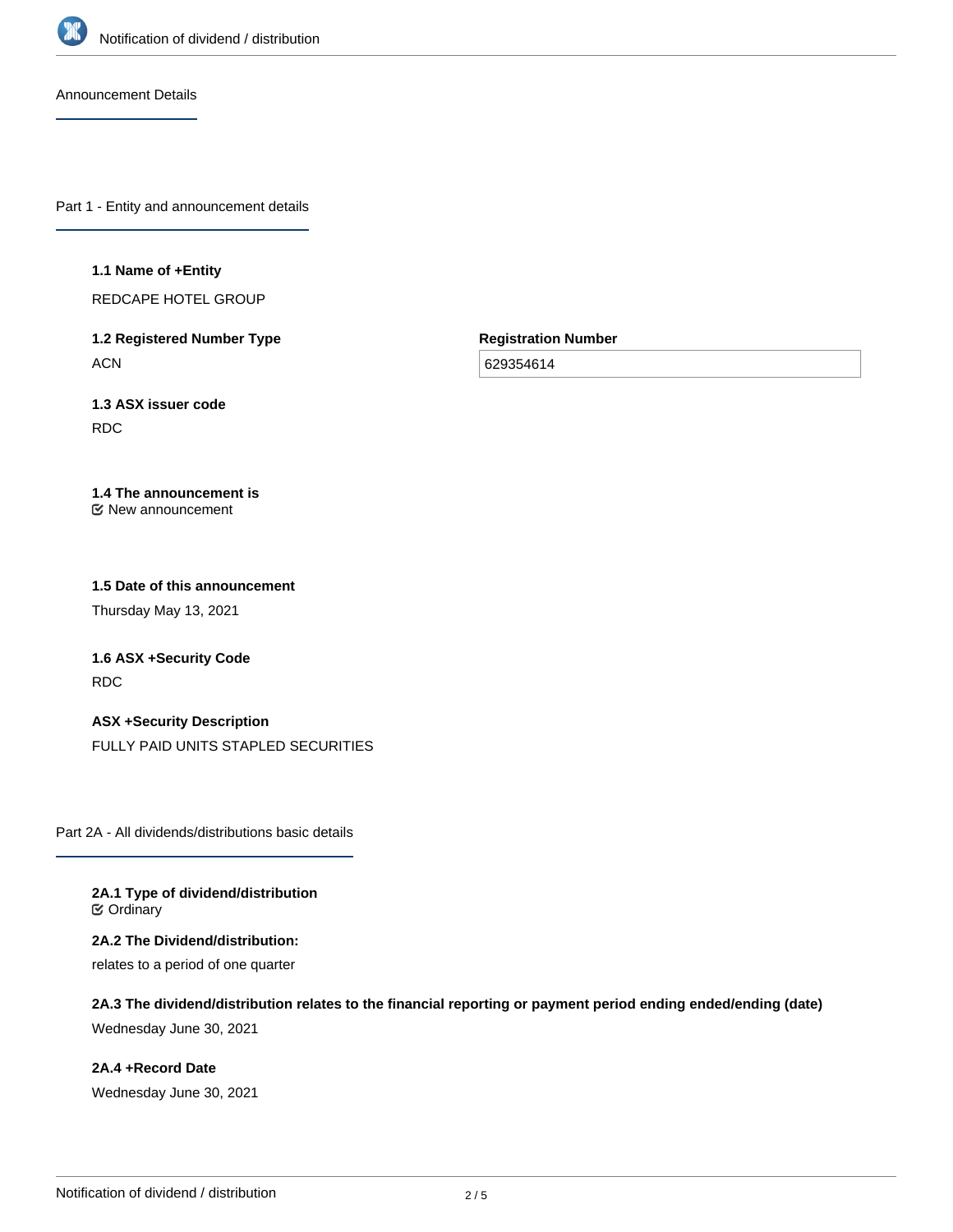

# **2A.5 Ex Date**

Tuesday June 29, 2021

#### **2A.6 Payment Date**

Monday August 30, 2021

**2A.7 Are any of the below approvals required for the dividend/distribution before business day 0 of the timetable?**

- **•** Security holder approval
- **Court approval**
- **Lodgement of court order with +ASIC**
- **ACCC approval**
- **FIRB approval**
- **Another approval/condition external to the entity required before business day 0 of the timetable for the dividend/distribution.**

No

**2A.8 Currency in which the dividend/distribution is made ("primary currency")**

AUD - Australian Dollar

**2A.9 Total dividend/distribution payment amount per +security (in primary currency) for all dividends/distributions notified in this form Estimated or Actual?** Actual

AUD 0.02670000

**2A.10 Does the entity have arrangements relating to the currency in which the dividend/distribution is paid to securityholders that it wishes to disclose to the market?** No

**2A.11 Does the entity have a securities plan for dividends/distributions on this +security?** We have a Dividend/Distribution Reinvestment Plan (DRP)

**2A.11a If the +entity has a DRP, is the DRP applicable to this dividend/distribution?** No

**2A.12 Does the +entity have tax component information apart from franking?** Yes

Part 3A - Ordinary dividend/distribution

| 3A.1 Is the ordinary dividend/distribution estimated at<br>this time? | 3A.1a Ordinary dividend/distribution estimated amount<br>per +security |
|-----------------------------------------------------------------------|------------------------------------------------------------------------|
| ©⁄ No                                                                 | AUD                                                                    |
|                                                                       |                                                                        |
| 3A.1b Ordinary Dividend/distribution amount per<br>security           |                                                                        |

AUD 0.02670000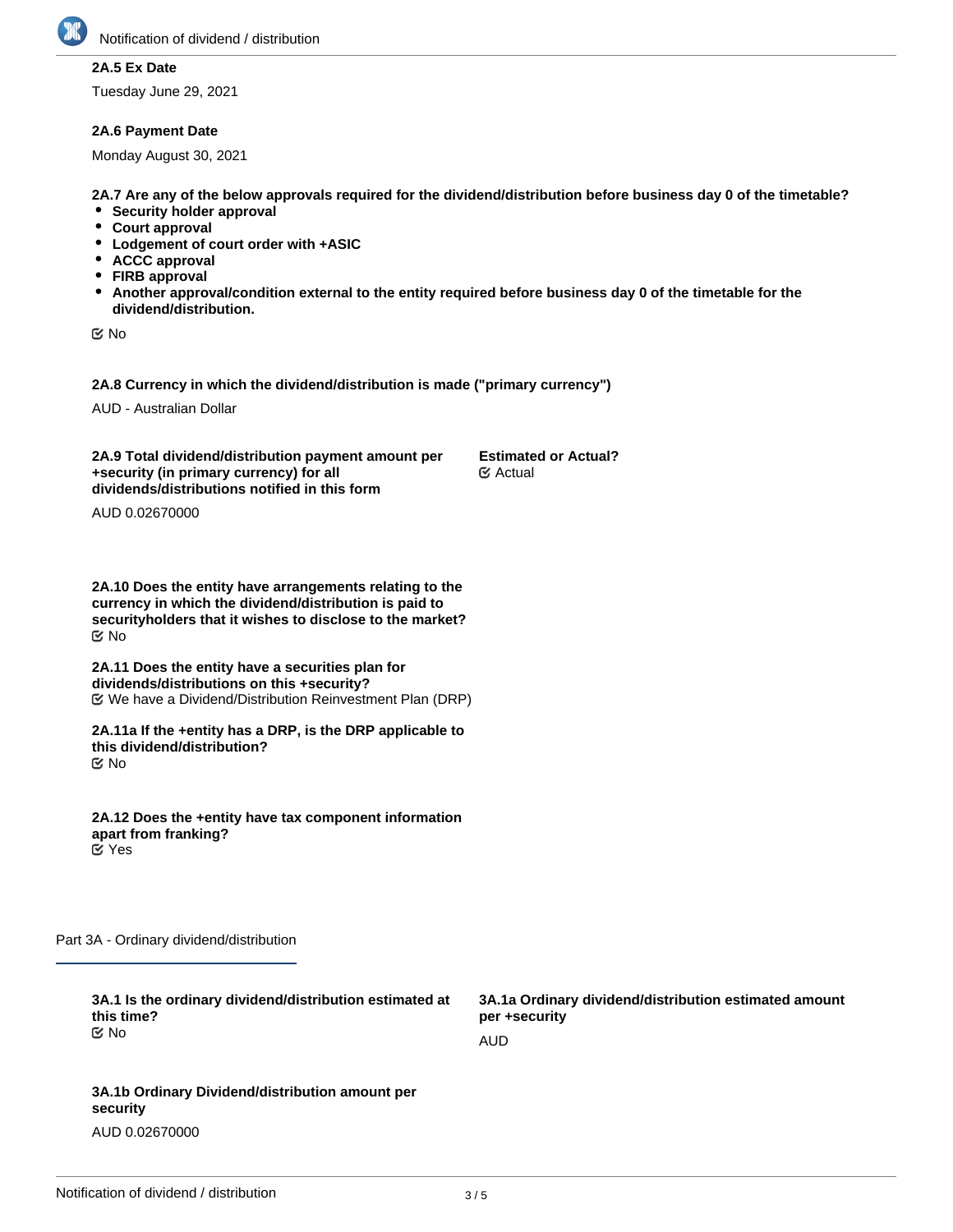

| 3A.2 Is the ordinary dividend/distribution franked? |  |
|-----------------------------------------------------|--|
| ା ⊠                                                 |  |

**3A.3 Percentage of ordinary dividend/distribution that is franked**

0.0000 %

**3A.4 Ordinary dividend/distribution franked amount per +security**

AUD 0.00000000

**3A.6 Ordinary dividend/distribution unfranked amount per +security excluding conduit foreign income amount**

AUD 0.02670000

**3A.7 Ordinary dividend/distribution conduit foreign income amount per security**

AUD 0.00000000

Part 3E - Other - distribution components / tax

## **3E.1 Please indicate where and when information about tax components can be obtained (you may enter a url).**

The components of the distribution will be available at <https://www.redcape.com.au/investor-centre/distributions/>in August 2021.

3E.2 Please indicate the following information if applicable. (Refer Annual Investment Income Report specification for further information)

| <b>Field Name</b>                                                        | AIIR Specification Reference Value | Estimated/Actual |
|--------------------------------------------------------------------------|------------------------------------|------------------|
| Interest                                                                 | 9.79                               |                  |
| Unfranked dividends not<br>declared to be conduit foreign 9.80<br>income |                                    |                  |
| Unfranked dividends declared 9.81<br>to be conduit foreign income        |                                    |                  |
| Assessable foreign source<br>income                                      | 9.91                               |                  |
| Tax-free amounts                                                         | 9.96                               |                  |
| Tax-deferred amounts                                                     | 9.97                               |                  |
| Managed investment trust<br>fund payments                                | 9.105                              |                  |
| Franked distributions from<br>trusts                                     | 9.120                              |                  |
| Gross cash distribution                                                  | 9.121                              |                  |

**3A.5 Percentage amount of dividend which is unfranked** 100.0000 %